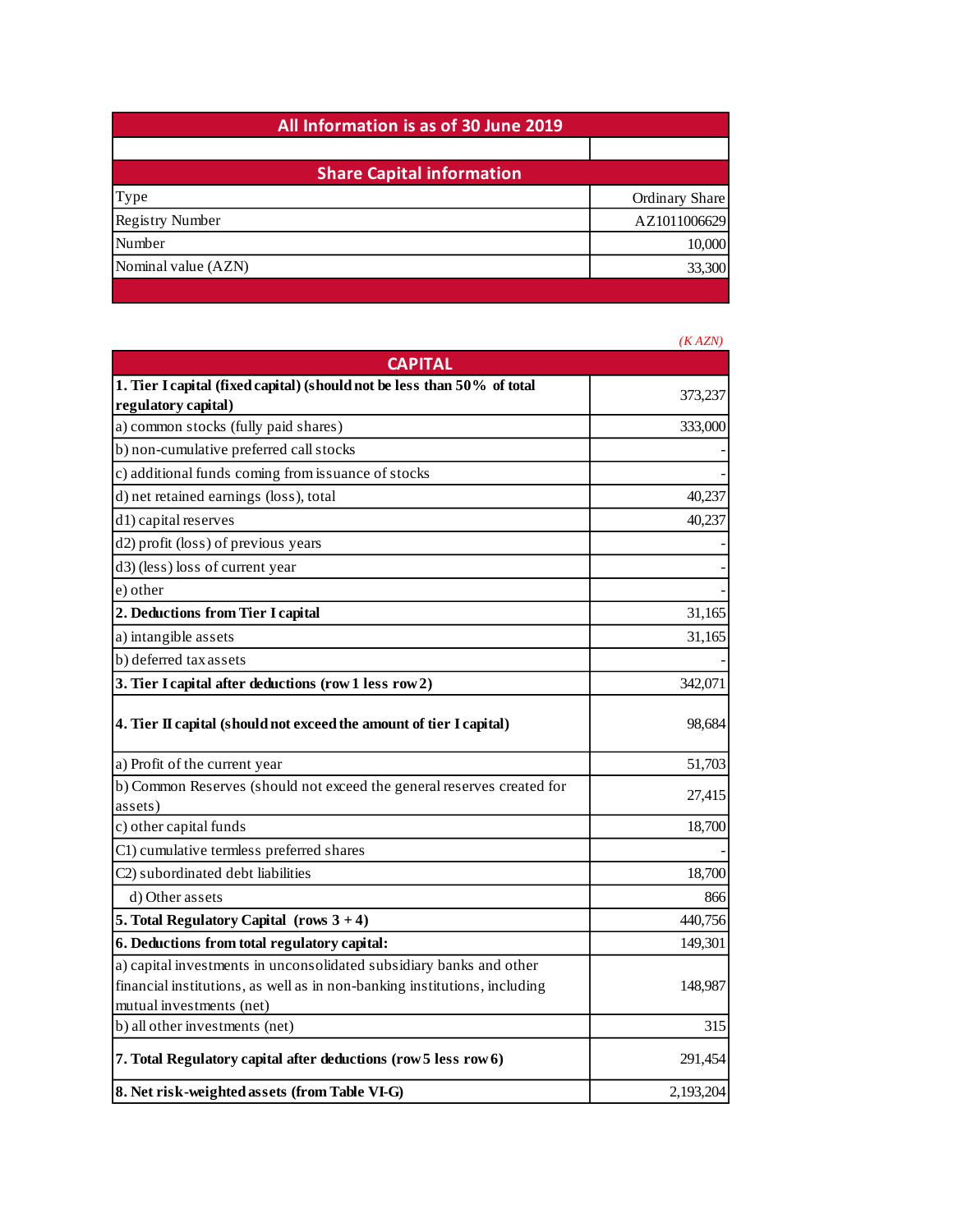|                                                                     | FAKT  |  |
|---------------------------------------------------------------------|-------|--|
| 9. Tier I capital adequacy ratio (row 3: row 8) $x 100\%$           | 15.6% |  |
| 10. Total Regulatory capital adequacy ratio (row 7: row 8) $x$ 100% | 13.3% |  |

| <b>CLASSIFICATION OF RISK-WEIGHTED ASSETS</b> |               |      |  |  |
|-----------------------------------------------|---------------|------|--|--|
|                                               | <b>Amount</b> |      |  |  |
| Overdue loans                                 | 24,346        | 1.7% |  |  |
| Substandard loans                             | 143,952       | 9.9% |  |  |
| Unsatisfactory                                | 128,056       | 8.8% |  |  |
| Doubtful                                      | 4,261         | 0.3% |  |  |
| Loss                                          | 11,636        | 0.8% |  |  |
| Reserves                                      | 60,412        | 4.2% |  |  |
| General                                       | 18,224        | 1.3% |  |  |
| Specific                                      | 42,188        | 2.9% |  |  |

| <b>RELATED PARTY LOANS</b> |                                                            |      |
|----------------------------|------------------------------------------------------------|------|
|                            | <b>Proportion in Total Regulatory</b><br>Amount<br>capital |      |
| <b>RELATED PARTY LOANS</b> | 39,830                                                     | 2.7% |

| <b>TOTAL LARGE LOANS</b>                              |           |  |
|-------------------------------------------------------|-----------|--|
|                                                       | Amount    |  |
| Total large loans (including off-balance commitments) | 1,985,431 |  |

| <b>CURRENCY POSITION</b>              |          |         |  |
|---------------------------------------|----------|---------|--|
| Freely convertible currency position  | max. 20% | 3.6%    |  |
| Total open "closed" currency position | max. 15% | $0.0\%$ |  |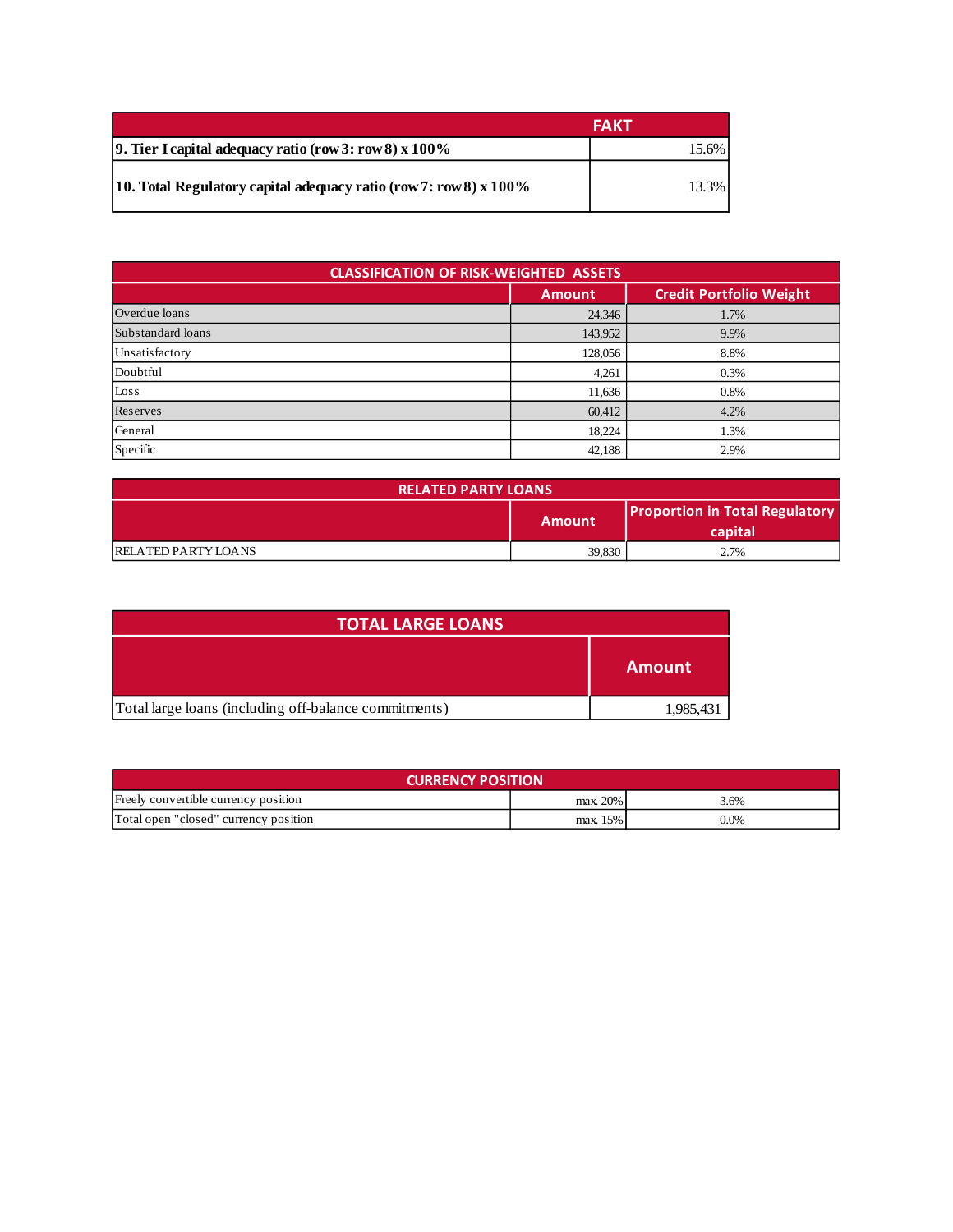| <b>OFF-BALANCE LIABILITIES</b>                       |         |  |
|------------------------------------------------------|---------|--|
| <b>Liabilities</b>                                   | Total   |  |
| 1. Loan instruments, total                           | 169,589 |  |
| a) loan commitments                                  | 32,817  |  |
| b) undisbursed lines of credit                       | 136,772 |  |
| 2. Guarantees and liabilities of this type           | 415,871 |  |
| a) Guarantees                                        | 415,871 |  |
| 3. Letters of credit, total                          | 20,375  |  |
| a) Standby Letters of Credit                         |         |  |
| b) Documentary Letters of Credit                     | 20,375  |  |
| 4. Commitments on foreign currency agreements, total |         |  |
| a) Spot deals                                        |         |  |
| 5. Commitments on derivative financial instruments   | 245,399 |  |
| a) based on Forward and Futures contracts            | 82,352  |  |
| b) based on swap contracts                           | 28,372  |  |
| c) based in options                                  | 134,676 |  |
| d) based on other contracts                          |         |  |
| 6. Commitments on securities                         |         |  |
| Other off-balance-sheet liabilities<br>7.            |         |  |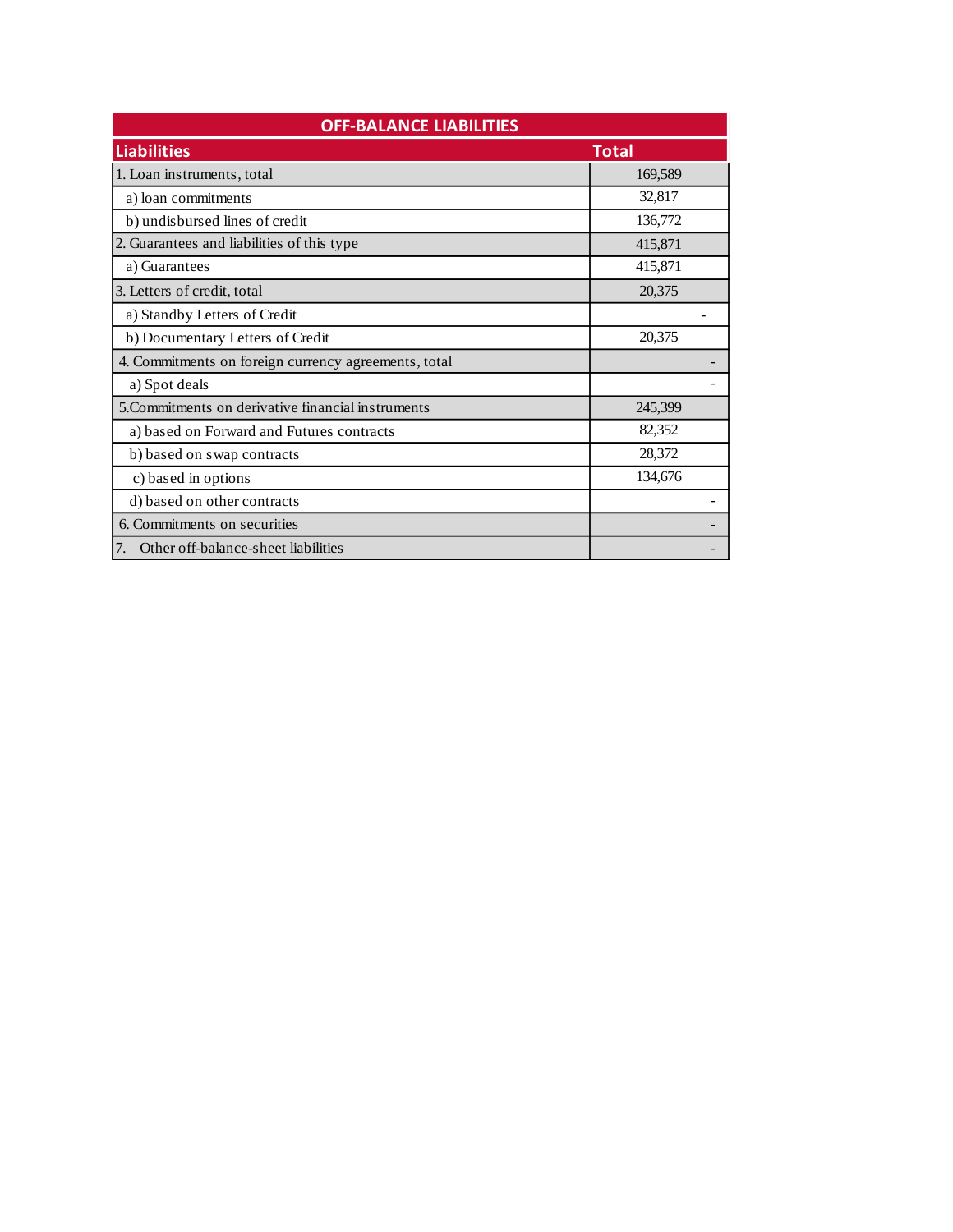## **All Information is as of 30 June 2019**

|                             | (KAZN)    |
|-----------------------------|-----------|
| <b>RISK-WEIGHTED ASSETS</b> |           |
| Total risk-weighted assets  | 2,193,204 |

| <b>LOANS, INCLUDING OVERDUE LOANS BY GEOGRAPHIC SEGMENTATION</b> |           |        |  |  |
|------------------------------------------------------------------|-----------|--------|--|--|
| Overdue loans<br>Loans                                           |           |        |  |  |
| Baku                                                             | 1,414,621 | 9,882  |  |  |
| Ganja                                                            | 17.380    | 12,276 |  |  |
| Zagatala                                                         | 17.656    |        |  |  |
| <b>TOTAL</b>                                                     | 1,449,657 | 22,173 |  |  |

| LOANS, INCLUDING OVERDUE LOANS BY ECONOMIC SECTORS |                          |               |  |  |
|----------------------------------------------------|--------------------------|---------------|--|--|
|                                                    | Loans                    | Overdue loans |  |  |
| Mining industry                                    | 39,626                   | ۰             |  |  |
| Processing industry                                | 105,189                  | 2,623         |  |  |
| Electricity and Gas Production                     | 262                      | ٠             |  |  |
| Other manufacturing                                | 113,281                  | 565           |  |  |
| Agriculture                                        | 151,648                  | 10,098        |  |  |
| Construction                                       | 149,399                  | 4,652         |  |  |
| Transportion                                       | 19,952                   | 246           |  |  |
| Information and Communication                      | 26,815                   |               |  |  |
| Trade                                              | 270,523                  | 1,737         |  |  |
| Other manufacturing and service                    | 341,236                  | 1,715         |  |  |
| <b>Central Government Authorities</b>              | $\overline{\phantom{a}}$ |               |  |  |
| Municipalities                                     | $\overline{\phantom{a}}$ |               |  |  |
| Public organizations                               | $\overline{\phantom{a}}$ |               |  |  |
| Individuals (Consumer and Mortgage)                | 211,464                  | 2,710         |  |  |
| Other                                              | 20,263                   | ٠             |  |  |
| <b>Total</b>                                       | 1,449,657                | 24,346        |  |  |